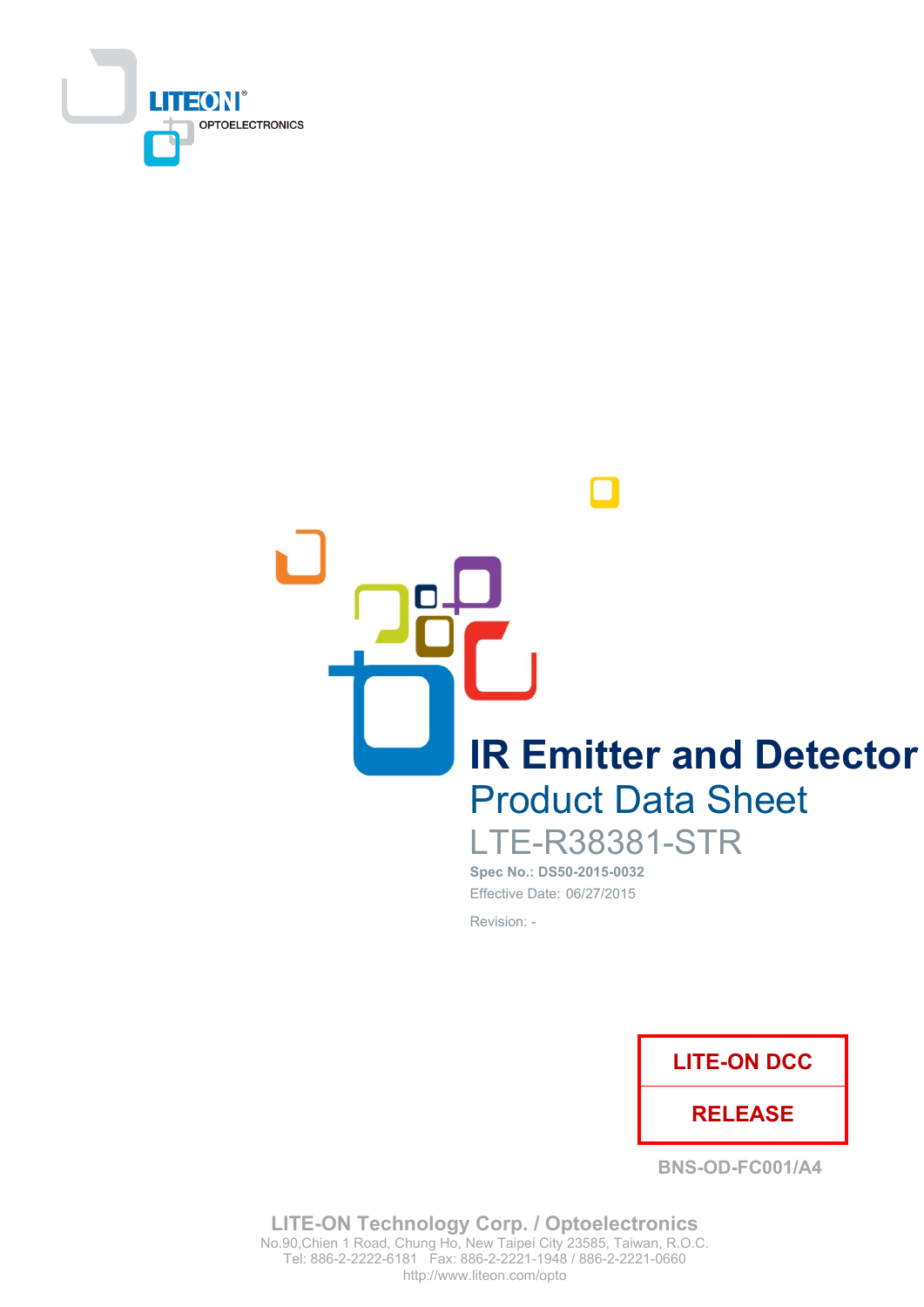

## **IR Emitter and Detector LTE-R38381-STR**

### 1. Description

Lite-On offers a broad range of discrete infrared components for application such as remote control, IR wireless data transmission, security alarm & etc. Customers need infrared solutions featuring high power, high speed and wide viewing angels. The product line includes GaAs 940nm IREDs, AIGaAs high speed 850nm IREDs, PIN Photodiodes and Phototransistors. Photodiodes and Phototransistors can be provided with a filter that reduces digital light noise in the sensor function, which enables a high signal-to-noise ratio.

#### 1.1. Features

- High power LED light source  $\blacksquare$
- High performance, long life  $\blacksquare$
- High LED driving current
- Meet ROHS, Green Product

#### **1.2. Applications**

- Infrared emitter
- **PCB Mounted Infrared Sensor**







#### **Notes:**

- 1. All dimensions are in millimeters (inches).
- 2. Tolerance is ±0.1mm (.004") unless otherwise noted.
- 3. Specifications are subject to change without notice.

Part No.: LTE-R38381-STR BNS-OD-FC 002/A4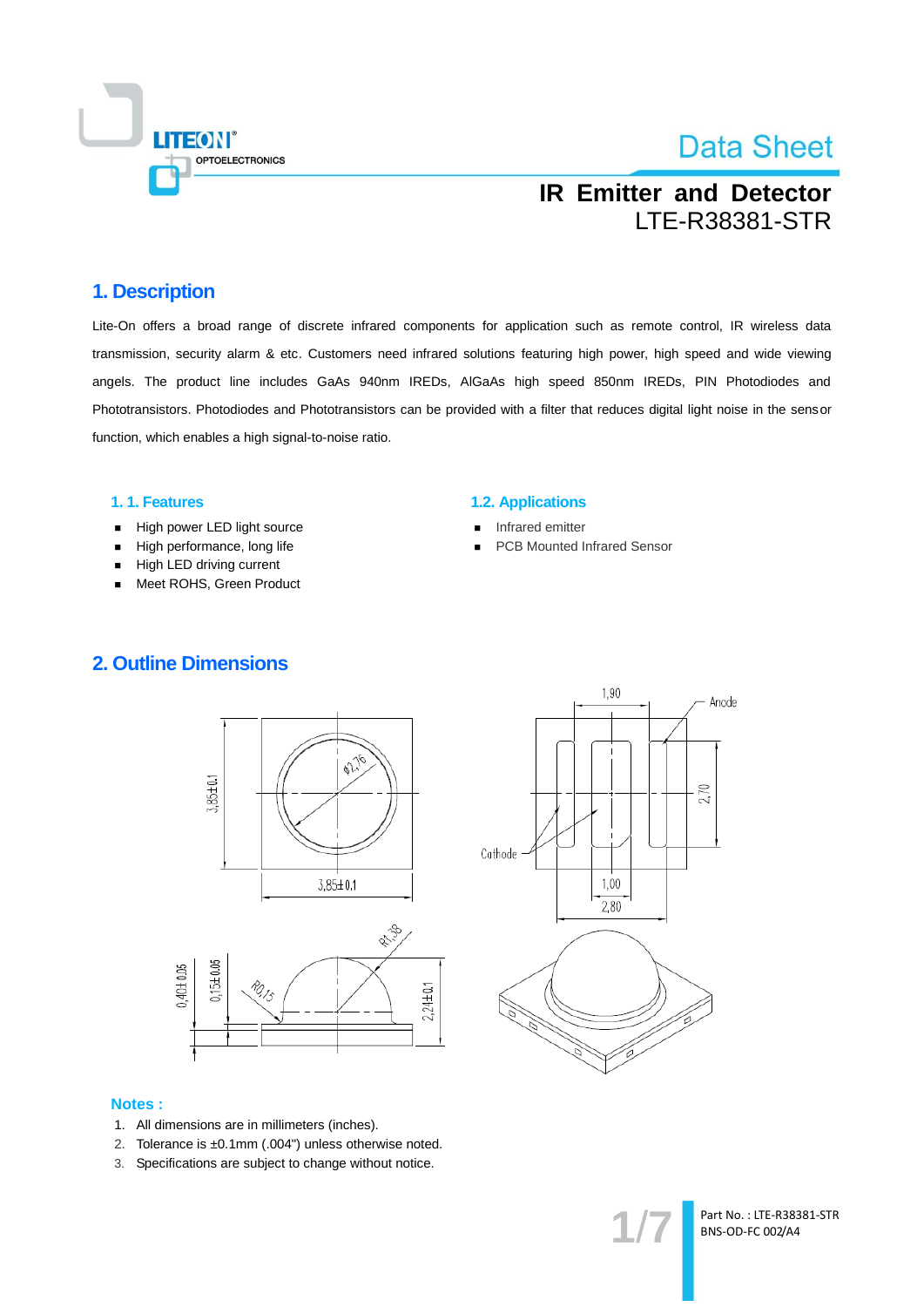

## **IR Emitter and Detector LTE-R38381-STR**

### 3. Absolute Maximum Ratings at TA=25°C

| <b>Parameter</b>                         | <b>Maximum Rating</b>                 | <b>Unit</b> |  |  |
|------------------------------------------|---------------------------------------|-------------|--|--|
| Power Dissipation                        | 1.8                                   | W           |  |  |
| Peak Forward Current(300pps, 10us pulse) | 5                                     | A           |  |  |
| <b>DC Forward Current</b>                |                                       | Α           |  |  |
| <b>Reverse Voltage</b>                   | 5                                     | V           |  |  |
| <b>Thermal Resistance Junction</b>       | 10                                    | K/W         |  |  |
| <b>Operating Temperature Range</b>       | $-40^{\circ}$ C to + 85 $^{\circ}$ C  |             |  |  |
| Storage Temperature Range                | $-55^{\circ}$ C to + 100 $^{\circ}$ C |             |  |  |
| Infrared Soldering Condition             |                                       |             |  |  |
|                                          | 260°C for 10 Seconds Max.             |             |  |  |

### 4. Electrical / Optical Characteristics at TA=25°C

| <b>Parameter</b>          | <b>Symbol</b>           | Min.                     | Typ.           | Max.                     | <b>Unit</b> | <b>Test Condition</b> |
|---------------------------|-------------------------|--------------------------|----------------|--------------------------|-------------|-----------------------|
| Radiant Intensity         | ΙE                      |                          | 120            | $\blacksquare$           | mW/sr       | $I_F = 1A$            |
| <b>Total Radiant Flux</b> | $\Phi_{\rm e}$          | -                        | 200            | $\blacksquare$           | mW          | $I_F = 1A$            |
| Peak Emission Wavelength  | $\Lambda_{\text{Peak}}$ |                          | 940            | $\overline{\phantom{0}}$ | nm          | $I_F = 1A$            |
| Spectral Line Half-Width  | Δλ                      | -                        | 50             |                          | nm          | $I_F = 1A$            |
| Forward Voltage           | VF                      | -                        | 1.8            |                          | $\vee$      | $I_F = 1A$            |
| <b>Reverse Current</b>    | l <sub>R</sub>          | -                        | $\blacksquare$ | 10                       | μA          | $V_R = 5V$            |
| Rise/Fall Time            | Tr/Tf                   | $\overline{\phantom{0}}$ | 30             | $\overline{\phantom{0}}$ | ns          | 10%~90%               |
| Viewing Angle             | $2\theta_{1/2}$         |                          | 90             |                          | deg         |                       |

**NOTE:** 

1.  $\theta_{1/2}$  is the off-axis angle at which the luminous intensity is half the axial luminous intensity.

2. The dominant wavelength, Ad is derived from the CIE chromaticity diagram and represents the single wavelength which defines the color of the device.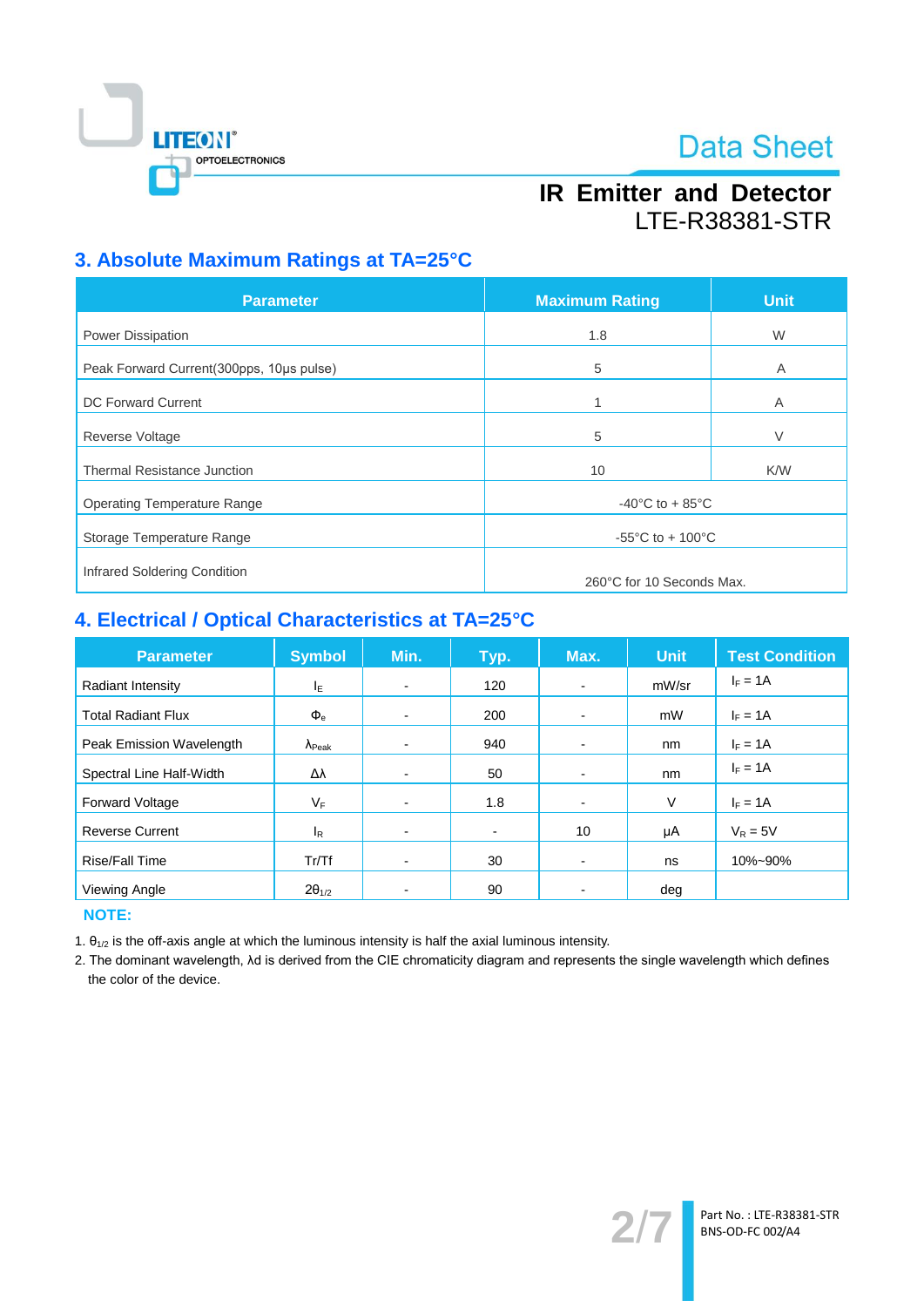

## **IR Emitter and Detector LTE-R38381-STR**

### 5. Typical Electrical / Optical Characteristics Curves

(25°C Ambient Temperature Unless Otherwise Noted)



Part No.: LTE-R38381-STR BNS-OD-FC 002/A4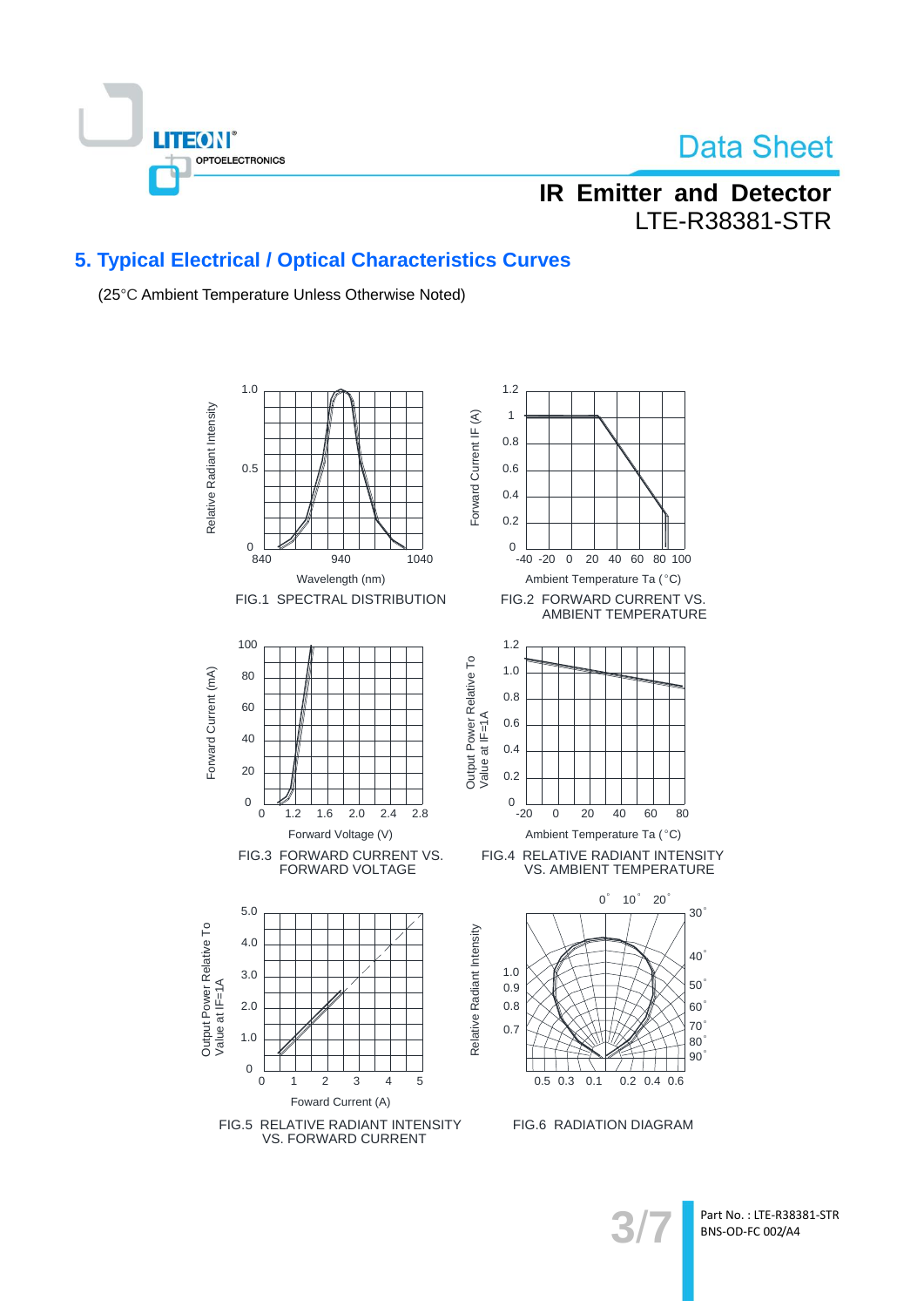

## **IR Emitter and Detector** LTE-R38381-STR

### **6. Suggest Soldering Pad Dimensions**



### 7. Package Dimensions Of Tape And Reel



### Note: All dimensions are in millimeters (inches).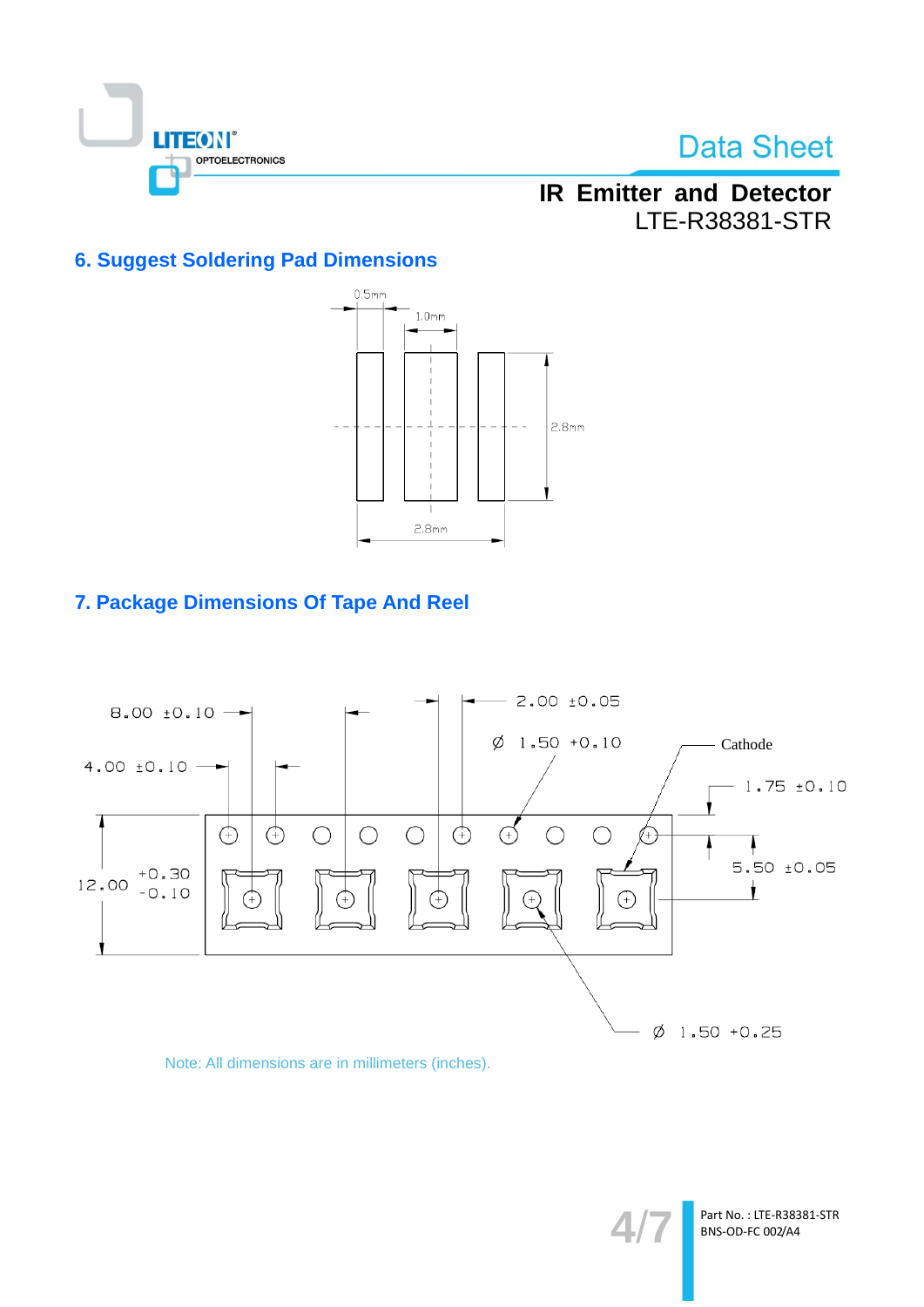

Note: 1. All dimensions are in millimeters (inches).

2. Empty component pockets sealed with top cover tape.

- 3.7 inch reel-600 pieces per reel.
- 4. The maximum number of consecutive missing parts is two.
- 5. In accordance with ANSI/EIA 481-1-A-1994 specifications.

### **8. CAUTIONS**

#### **8.1. Application**

The LEDs described here are intended to be used for ordinary electronic equipment (such as office equipment, communication equipment and household applications). Consult Liteon's Sales in advance for information on applications in which exceptional reliability is required, particularly when the failure or malfunction of the LEDs may directly jeopardize life or health (such as in aviation, transportation, traffic control equipment, medical and life support systems and safety devices).

#### 8.2. Storage

The package is sealed:

**TEON** 

OPTOELECTRONICS

The LEDs should be stored at 30°C or less and 90%RH or less. And the LEDs are limited to use within one year, while the LEDs is packed in moisture-proof package with the desiccants inside.

The package is opened:

The storage ambient for the LEDs should not exceed 30°C temperature or 60% relative humidity.

It is recommended that LEDs out of their original packaging are IR-reflowed within one week hrs.

For extended storage out of their original packaging, it is recommended that the LEDs be stored in a sealed container with appropriate desiccant, or in a desiccators with nitrogen ambient.

LEDs stored out of their original packaging for more than one week hrs should be baked at about 60 deg C for at least 20 hours before solder assembly.

#### 8.3. Cleaning

Use alcohol-based cleaning solvents such as isopropyl alcohol to clean the LEDs if necessary.

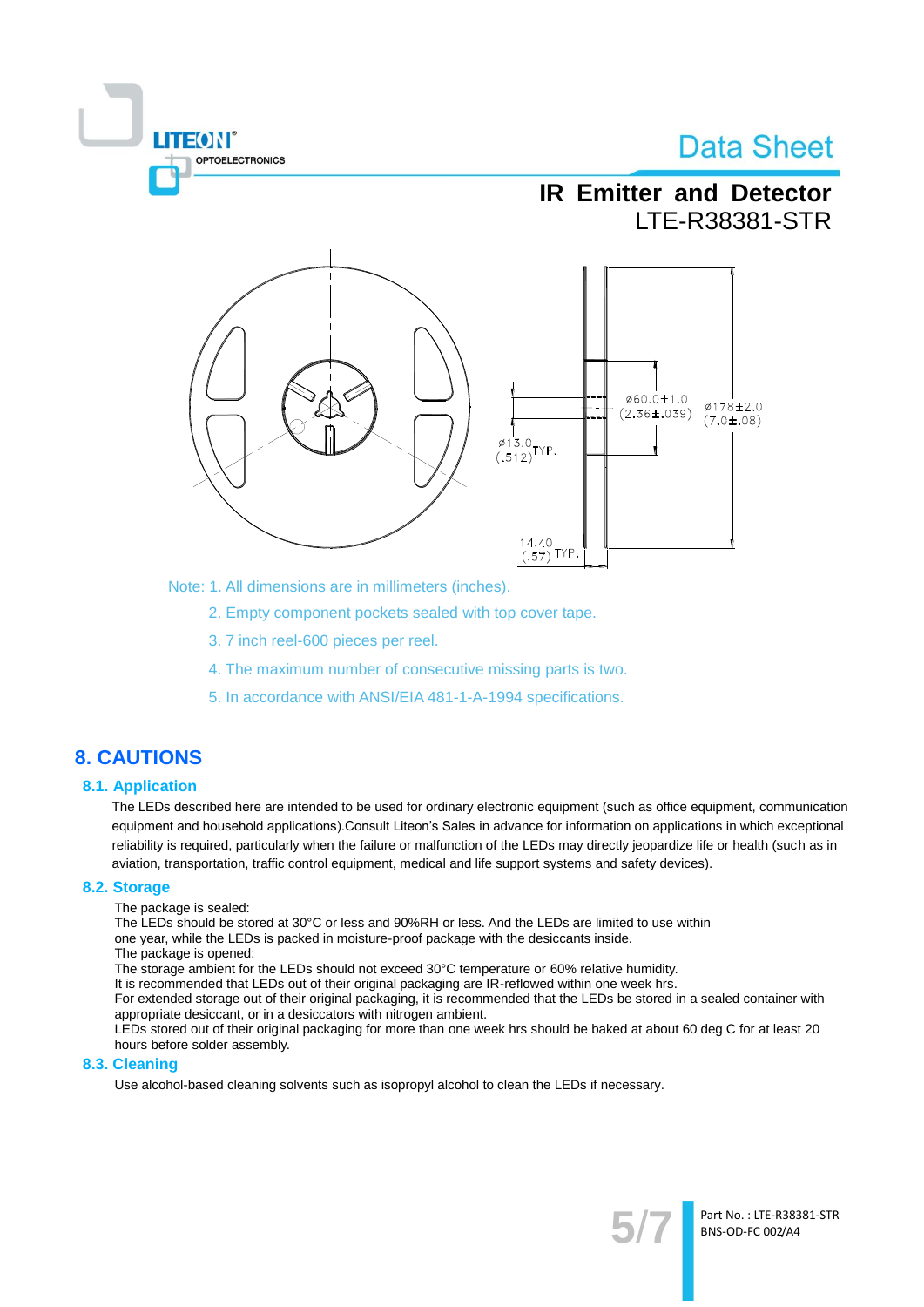

Part No.: LTE-R38381-STR BNS-OD-FC 002/A4

## **IR Emitter and Detector LTE-R38381-STR**

### 8.4. Soldering

**Recommended soldering conditions:** 

| <b>Reflow Soldering</b>                                         |                                                                                 | <b>Soldering iron</b>         |                                                          |  |
|-----------------------------------------------------------------|---------------------------------------------------------------------------------|-------------------------------|----------------------------------------------------------|--|
| Pre-heat<br>Pre-heat time<br>Peak temperature<br>Soldering time | 150~200°C<br>120 seconds Max.<br>260°C Max.<br>10 seconds Max. (Max. two times) | Temperature<br>Soldering time | $300^{\circ}$ C Max.<br>3 seconds Max.<br>(one time one) |  |

Because different board designs use different number and types of devices, solder pastes, reflow ovens, and circuit boards, no single temperature profile works for all possible combinations.

However, you can successfully mount your packages to the PCB by following the proper guidelines and PCB-specific characterization.

LITE-ON Runs both component-level verification using in-house KYRAMX98 reflow chambers and board-level assembly.

The results of this testing are verified through post-reflow reliability testing.

Profiles used at LITE-ON are based on JEDEC standards to ensure that all packages can be successfully and reliably surface mounted.

Following figure shows a sample temperature profile compliant to JEDEC standards.

### **SOLDER PROFILE**



### TIME

You can use this example as a generic target to set up your reflow process.

You should adhere to the JEDEC profile limits as well as specifications and recommendations from the solder paste manufacturer to avoid damaging the device and create a reliable solder joint.